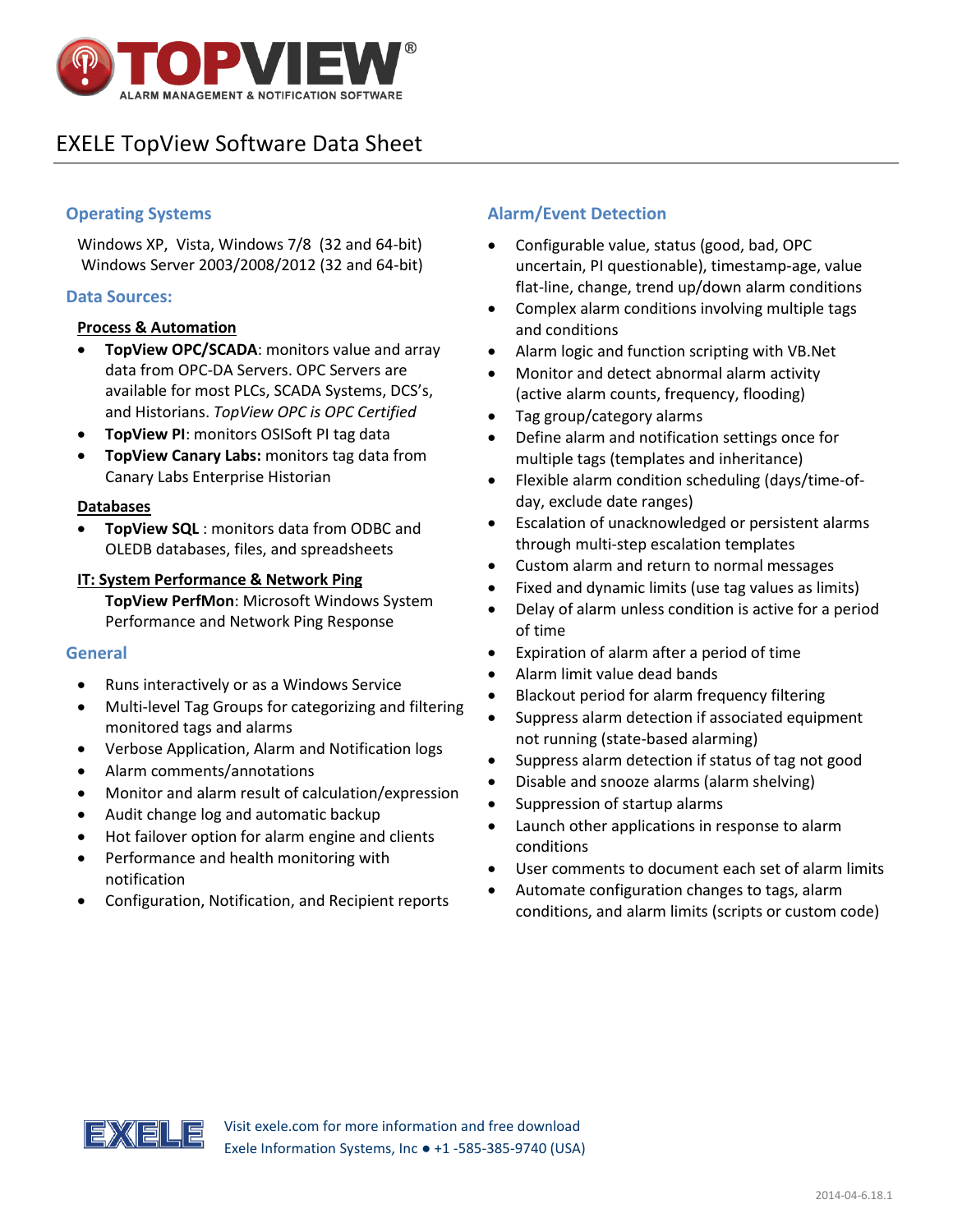

# **Audible Alarms and Notification**

Notification method include text (SMS, E-mail, pagers), voice callout, and audible (WAV and text-to-speech)

- Audible text-to-speech and WAV file alarms
- Notify on alarm, return-to-normal, and acknowledge
- E-mail notification: SMTP supporting all e-mail clients (desktop, tablet, mobile) with reply acknowledge (POP3), SSL support, file attachments, and failure retry
- SMS Notification: GSM cellular modem delivery of SMS text messages with reply acknowledge
- Modem notification: TAP protocol for alphanumeric pagers , cell phones and direct-to-pager (numeric)
- Voice notification: audible text-to-speech to any phone using voice modems or telephony cards
- Custom notification: can be developed by users
- Custom message content and email subjects
- Message templates for detailed message content and formatting (text or HTML)
- Resend alarms that remain active
- Escalate persistent or unacknowledged alarms
- Prioritized message delivery
- Output points (write to tags) upon alarm, return-tonormal, and alarm acknowledgement events
- Contact lists and flexible recipient scheduling
- Dynamic recipients (use tag values as recipients)
- Local/Remote Windows Notification Area icons and messages

## **Bi-direction Email/SMS communication**

- Reply to received email/SMS text notification message to acknowledge alarms
- Send request email/SMS to retrieve current information for any monitored point
- Send request email to retrieve customized Snapshot Reports of current values and alarms

## **Reports, Feeds, and Events**

- HTML Snapshot reports of current values/alarms with local file output, publishing , and email
- Ad-hoc and Scheduled alarm history reports with local file output and email
- Alarm RSS Feed generation and publishing
- "EventHooks" for user-written event handling

# **Remote Access and Acknowledge**

TopView offers multiple options for remotely accessing TopView and acknowledging alarms:

- Mobile Web App for Apple iOS, Android, Windows Phone, Blackberry (phones and tablets)
- Remote Viewer client for Windows Desktop
- 2-way Email/SMS communication for alarm acknowledge and current state information requests
- Notification direct-link to acknowledge web page
- Remote Dial-in voice menu from any phone

## **Remote Alarm Console**

- TopView *Remote Viewer* provides alarm monitoring, alarm management, audible alarms, and alarm acknowledgement in a rich, yet thin client.
- User-specific, customized views of alarm activity
- Query and filter alarm history, create alarm reports
- Interactive alarm analytics (tables and graphs)
- Permissions to view and acknowledge alarms
- Custom fields and hot links for each monitored point (instructions, documents, web URL, other apps)

## **Mobile Web App**

- Apple iOS, Android, Windows Phone, Blackberry (phones and tablets) and desktop browsers
- Monitor values and alarms, acknowledge alarms
- Query alarm history and identify bad actors
- Real-time alarm/value updates pushed to clients
- Optional user logon security and permissions

## **Configuration and Management**

- Intuitive Configurator for users of all levels
- Bulk configuration of monitored points, alarm conditions, and recipients in Excel
- Administrative tools for real-time monitoring of alarms, notification queues, performance, and logs

## **SQL Server Output (optional)**

Provides additional features and easy integration

- Alarm logging (Alarms table) enables alarm comments/annotations and provides better reporting performance and external access
- Current Values/Alarms (Snapshot table) provides current state information to external applications



Visit exele.com for more information and free download Exele Information Systems, Inc ● +1 -585-385-9740 (USA)